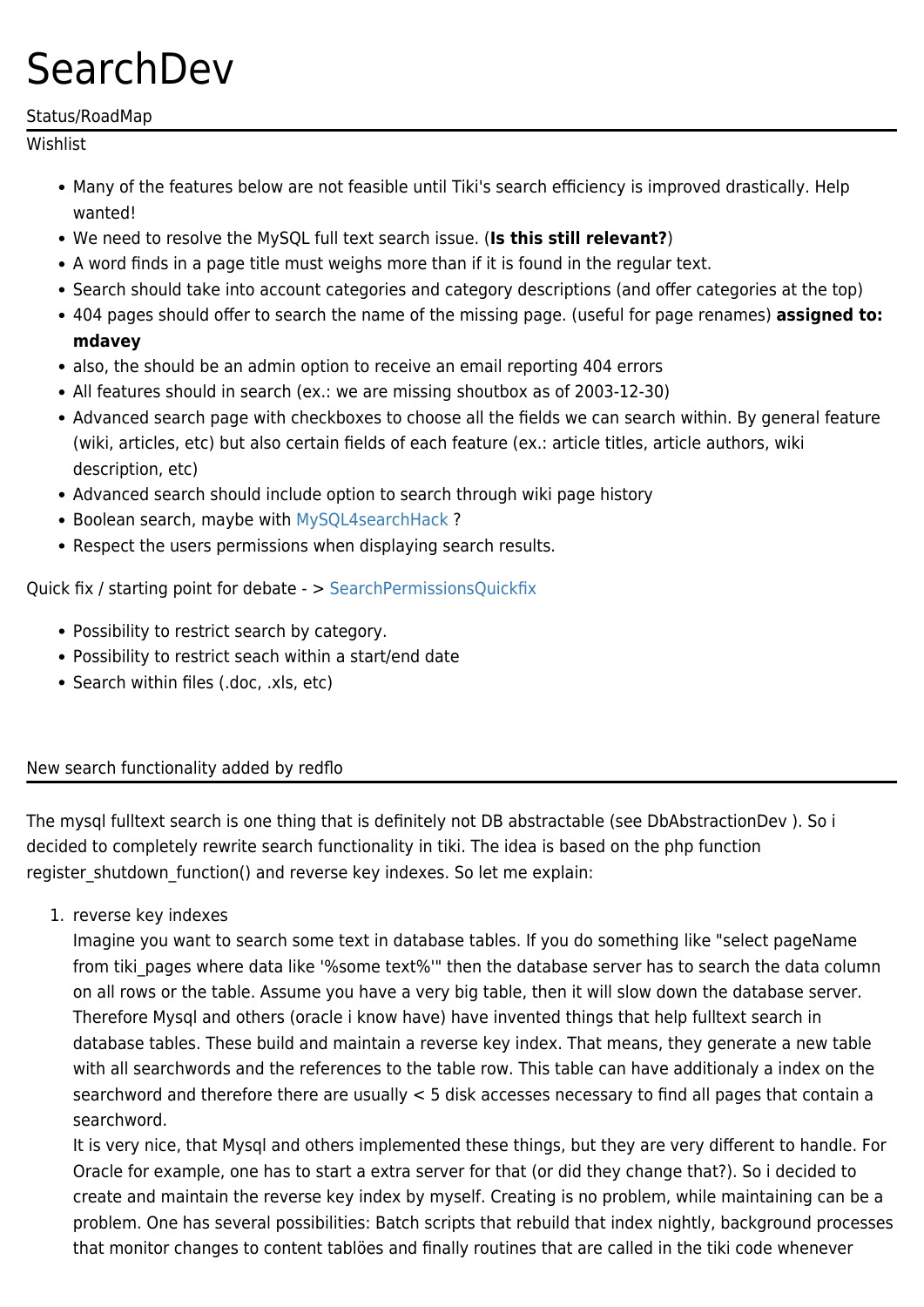content is changed.

I use a combination of all three. While the last is easy, but hard work (many changes in code) and batch processing requires a cgi-php, the background processing is a little tricky. See next point

2. register shutdown function()

Whith this function you can register a funtion that is called when the script exits. First i write close the session, and therefore the user cannot get blocked. Then i decide, if a part of the reverse key index has to be rebuild. I assume it is suffucient to rebuild a part only every 100 pageviews, so n=100. Then it is randomly decided what page in what section (wiki, forum, ...) shall be reindexed. Then it is reindexed. Some times i decide to reindex simply the page that has the oldest index. So the index should be relatively fresh all time.

This ensures, that also people that upgrade or decide sometime to switch on search get a good index after some time.

3. The search itself

Is much more easy now. No more need to use the fancy mysql specific syntax - just "select \* from tiki searchindex where searchword=...".

4. Extensions

One remaining problem is the search for parts of words. Assume you want to search for "development" and want to see "TikiDevelopment" as well as "DevelopmentTiki" and others. The "select \* from tiki searchindex where searchword like "%development %" causes a full table scan and is very slow. For this case we have to add a additional table that saves the searchword and the found searchwords in the tiki searchindex table. This will speedup additionally. This is made with a LRU list (LRU=last recently used). If someone does a search, then there is done a "select \* from tiki searchindex where searchword like "%development %" and these results are chached in another table for faster access. In a list (the LRU list) the word "development" is put at the top of the list. If the list is bigger than a maximum length, the last element is purged. If the word "develoment" is already in the list, it is put at the top of the list. This ensures that only the most frequently used words are cached. I added another possibility for a word to exit from the list: if it's for a too long time on the list. This ensures that even frequently used words are "recalculated" sometimes. All parameters are in admin -> search.

5. Status

A new module "search new" uses the new search mechanism. Search in wiki pages works. All tested with mysql, Oracle, Postgres, Sybase and all works.

And what about relevance? This is usually the trickiest part to write, to order the results: sylvie

1. Relevance

thanks sylvie  $\blacktriangleright$ . Relevance can be done with Mindmeld or by simply count the number of occurencies and where the searchword did occur. This can be computed at the time when a reverse key index of a page is recomputed. We also could add a rank like googles page rank, but this is probably very time consuming to compute. We'll have to investigate. Generally this part of a search engine decides more the quality of a search engine than the other parts.

#### New (experimental) search functionality added by mdavey

Word highlighting is now available on referals from search engines such as Google and Yahoo. When the HTTP REFERER line includes  $q=$  or  $p=$  followed by searchwords, these searchwords will be highlighted in the page. There is a small performance hit under such circumstances as the page has to pass through an output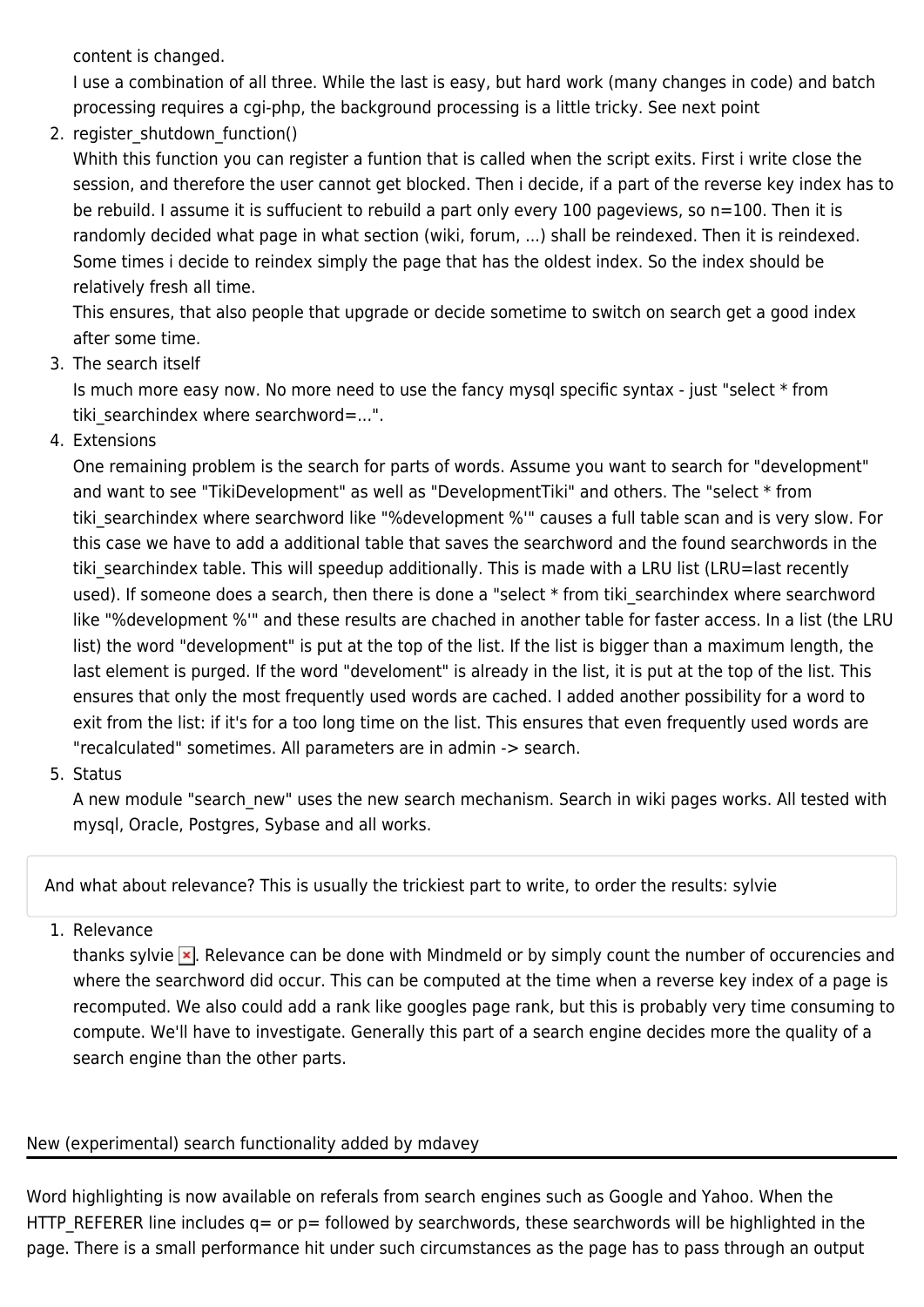filter.

#### In BRANCH-1-9, edit tiki-setup.php and change

\$feature referer highlight = 'n';

to

 $\pmb{\times}$ 

 $\pmb{\times}$ 

\$feature referer highlight =  $'y'$ ;

around line 234.

#### New search page layout potions added by mdavey

Since 12th February 2005 in BRANCH-1-9, Tiki PHP files can have rudimentary control over the layout of the search results templates (templates/tiki-searchresults.tpl and templates/tiki-searchindex.tpl). By using \$smarty->assign('var', 'value') as follows:

| <b>var</b>                            | value       |        | default description                                                                                                           |
|---------------------------------------|-------------|--------|-------------------------------------------------------------------------------------------------------------------------------|
| searchStyle                           | button¦menu | button | display sections to search as buttons or a pull-down selection                                                                |
| searchNoResults true false            |             | false  | omit H1 title and search results from page                                                                                    |
| searchOrentation horiz!vert!auto auto |             |        | Use a horizontal or vertical layout, or determine layout based on the<br>other vars (currently ignored - auto is always used) |

See the bottom of tiki-searchresults.php and tiki-searchindex.php source files for exact syntax.

#### TikiTeam

[|mdavey](https://tiki.org/tiki-editpage.php?page=userPageMDavey) - some minor usability improvements

#### **Trackers**

### Bugs

- Plugin SF failed. One or more of the following parameters are missing: groupid, trackerid or itemid. **priority 7**, medium security flaw
- Plugin SF failed. One or more of the following parameters are missing: groupid, trackerid or itemid.
- Fields not searched
	- page description
	- $\circ$  articles body using search module (works in the list articles page) Chealer9 20031025
	- blog posts title
- Files found have real filename as link title instead of Tiki name.
- FAQ : Searching for FAQs displays multiple results (as many as there are questions/answers for the found FAQ, try to test "Linux" on this site) Chealer9
- If by example tiki p view is not assigned to anonymous but it is on specific pages, search result (only when searching in **Wiki pages**) is "Permission denied you cannot view this section". This is a minor but possibly confusing bug. Chealer9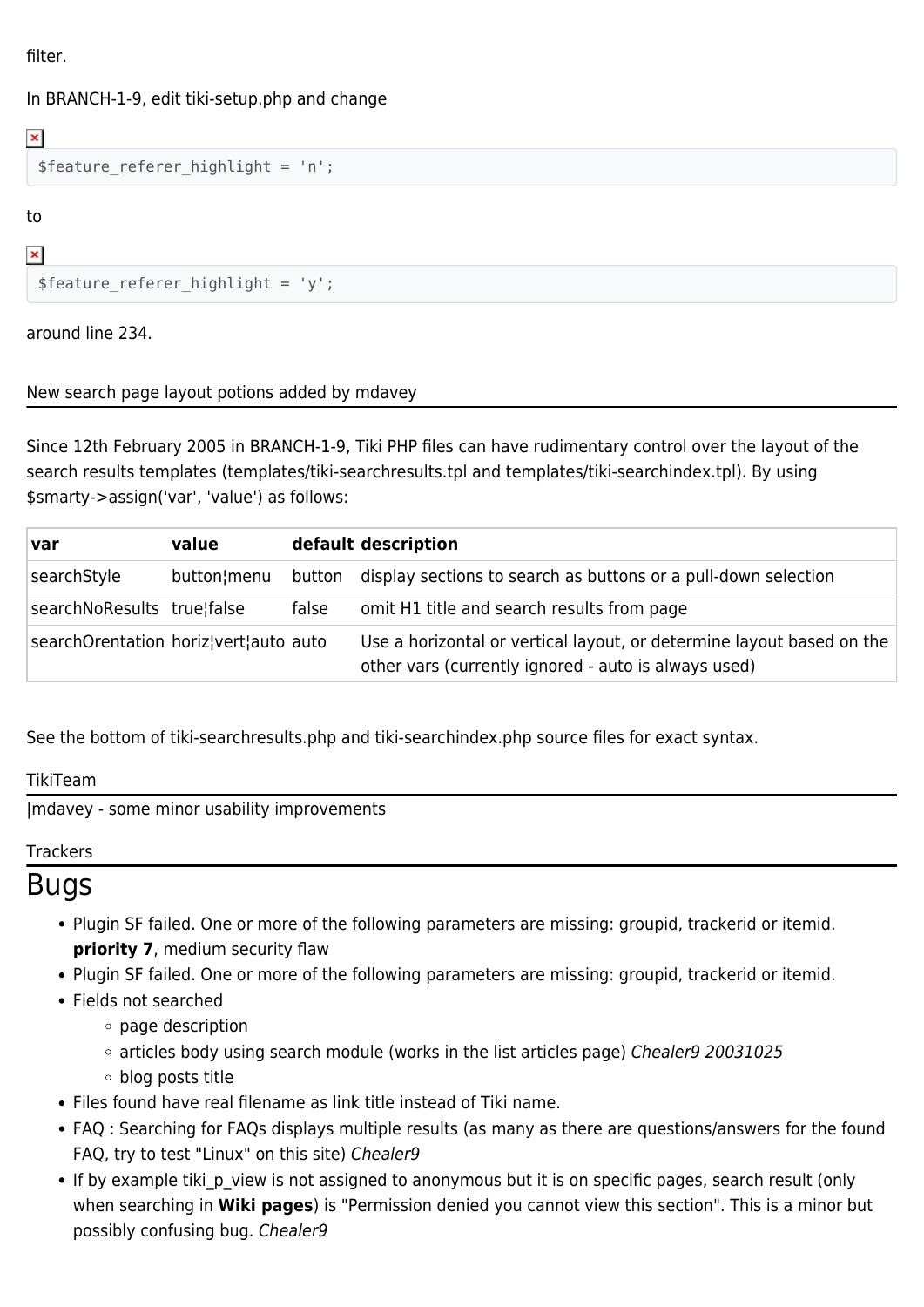### RFEs

- Plugin SF failed. One or more of the following parameters are missing: groupid, trackerid or itemid.
- Plugin SF failed. One or more of the following parameters are missing: groupid, trackerid or itemid.
- Plugin SF failed. One or more of the following parameters are missing: groupid, trackerid or itemid.
- Plugin SF failed. One or more of the following parameters are missing: groupid, trackerid or itemid.
- Plugin SF failed. One or more of the following parameters are missing: groupid, trackerid or itemid. (priority 5)
- Plugin SF failed. One or more of the following parameters are missing: groupid, trackerid or itemid. (priority 2)
- Plugin SF failed. One or more of the following parameters are missing: groupid, trackerid or itemid. (priority 5)
- Plugin SF failed. One or more of the following parameters are missing: groupid, trackerid or itemid. Maybe later...
- a wiki page with a name "MultilingualDev" must be found by a query "multilingual" even if the full search feature is on (idem a query "rss" must find the pages named RSSFeedDev and RssFeedDev.)
- full-text search on the wiki page titles and descriptions only
	- The Search Wiki Page Name module is nice, but it only finds pages if multiple words are entered in the exact order as the page names with no missing words in between

## Advanced search wishlist

It's obvious that we could use advanced search features, multiple filtering options. This will be hard to do with DB abstraction. Let's stil list some trackers, you can add your ideas.

Plugin SF failed. One or more of the following parameters are missing: groupid, trackerid or itemid.

#### Competition and standards

#### CVS Doc section

Discussion/participation

### Some ideas from the devel list

#### <http://php.warpedweb.net/sitesearch/>

mwexler: Marc on the dev list mentioned mindmeld as a potential partner. While I like the idea, it does not solve the search problem. Mindmeld requires that the world be structured into thoughts and questions, and that's a bit more structured than tiki. It would be a great module to add to the left nav, however. Perhaps something like [Wordindex](http://wordindex.sourceforge.net/) at sourceforge would be more useful. 2003/09/12

[Marc Laporte:](https://tiki.org/UserPagemarclaporte) interesting. It can index PDFs and other file types, it skips a list of "bad" words, etc But it uses Perl...

Are the comments part of the container or not? If I look for a word that occurs only in a page comment, do the search give back the page? Idem does a found word in a comment change the relevance of the page? [Marc Laporte](https://tiki.org/UserPagemarclaporte) thinks yes